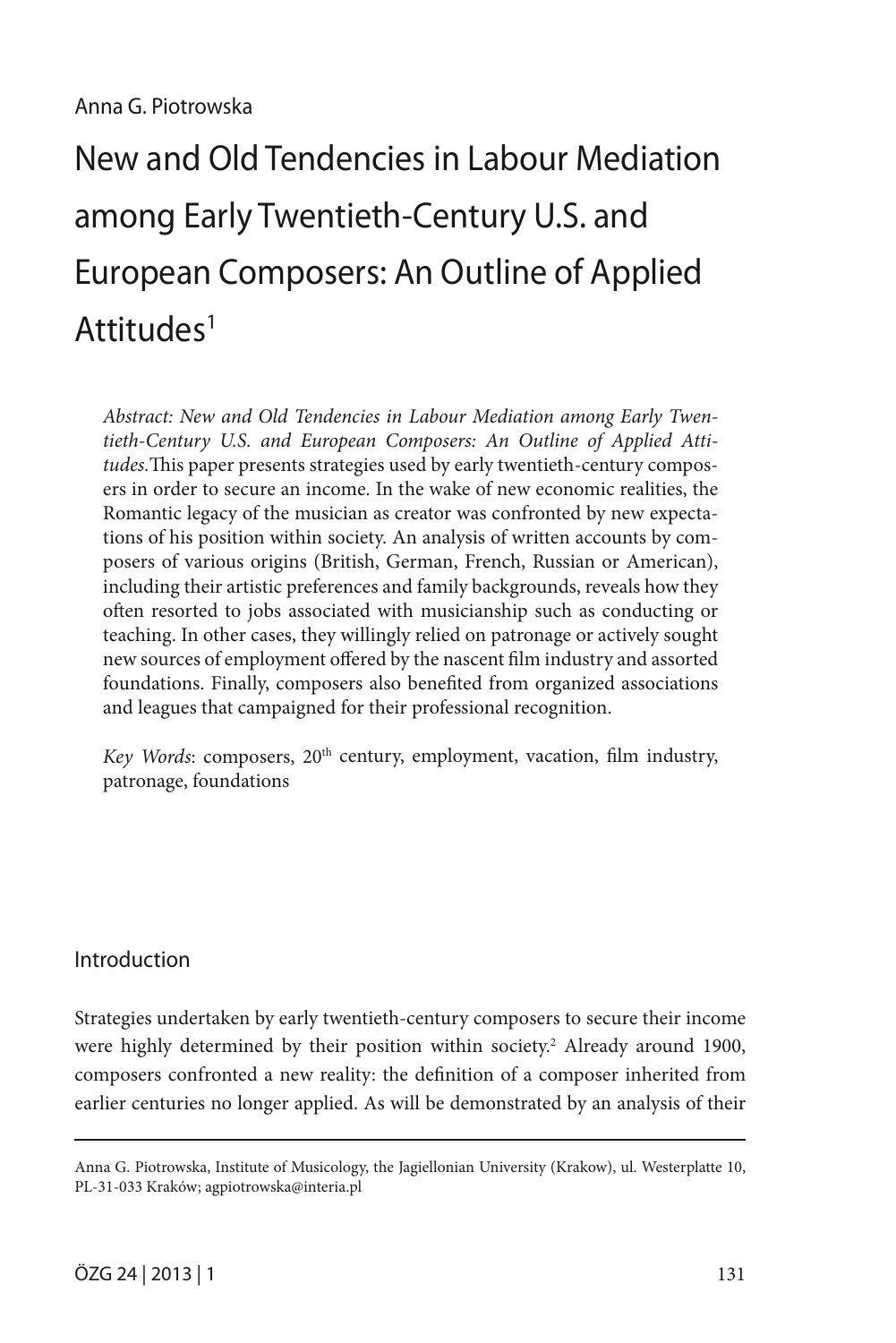memoirs, diaries and correspondence, those educated as professional musicians and determined to make their living as active composers had to deal with similar career challenges – regardless of their origins (British, German, French, Russian or American), their artistic preferences, or their family backgrounds. Despite different political opinions and philosophical beliefs most early twentieth-century composers dealt on daily basis with the issue of securing proper income for themselves and their families. They were also prone to expressing their concerns and worries openly in the form of published statements. I would argue that in forming these job-related opinions, neither national nor class background played a decisive role. Rather, I believe that these overt comments – although made by artists coming from different walks of life – can be productively compared. This presupposes that earning money is strongly connected with a human need to secure stability, affecting all people alike. I concur here with the American psychologist Abraham H. Maslow that this need finds expression in "the common preference for a job with tenure and protection, the desire for a savings account, and for insurance of various kinds (medical, dental, unemployment, disability, old age)".<sup>3</sup>

To present as truthful as possible a picture of what composers actually thought of new and old tendencies in their labour mediation, the 'O-Ton' (Original/Ton) methodology was applied. Its principles were borrowed from media theories developed in German research of the late 20<sup>th</sup> century<sup>4</sup> and privileging the non-reproducible character of quotations. Consequently, the extensive usage of citations in this paper aims at substantiating the presented issue by sustaining the unique characteristics of composers' personal style of utterance.

As already signalled, the composers under discussion not only stemmed from Europe and the U.S. but also represented a heterogeneous group, even if white males from (usually, but not always) middle-class families predominated. The broad spectrum of composers in the twentieth century redefined their career patterns in accordance with the available resources. This assessment encompasses artists whose inclination towards serious music was confronted with the twentieth-century prevalence of popular music. The demand for songs and film scores for the masses as well as other new job opportunities encouraged composers to adapt to these circumstances. While maintaining many of the strategies of securing income established in the nineteenth century, they were quick to notice the potential in the rapidly developing realm of popular art.

Indeed, in 1961, the British composer Michael Tippett summarized the changing attitude of composers towards writing 'popular music'. He remarked that "the enjoyment of popular art […] is much more often of the same kind as the enjoyment of the more serious art (though not of the same quality) than snob circles like to think".<sup>5</sup> Tippett did not differentiate composers into those associated with popular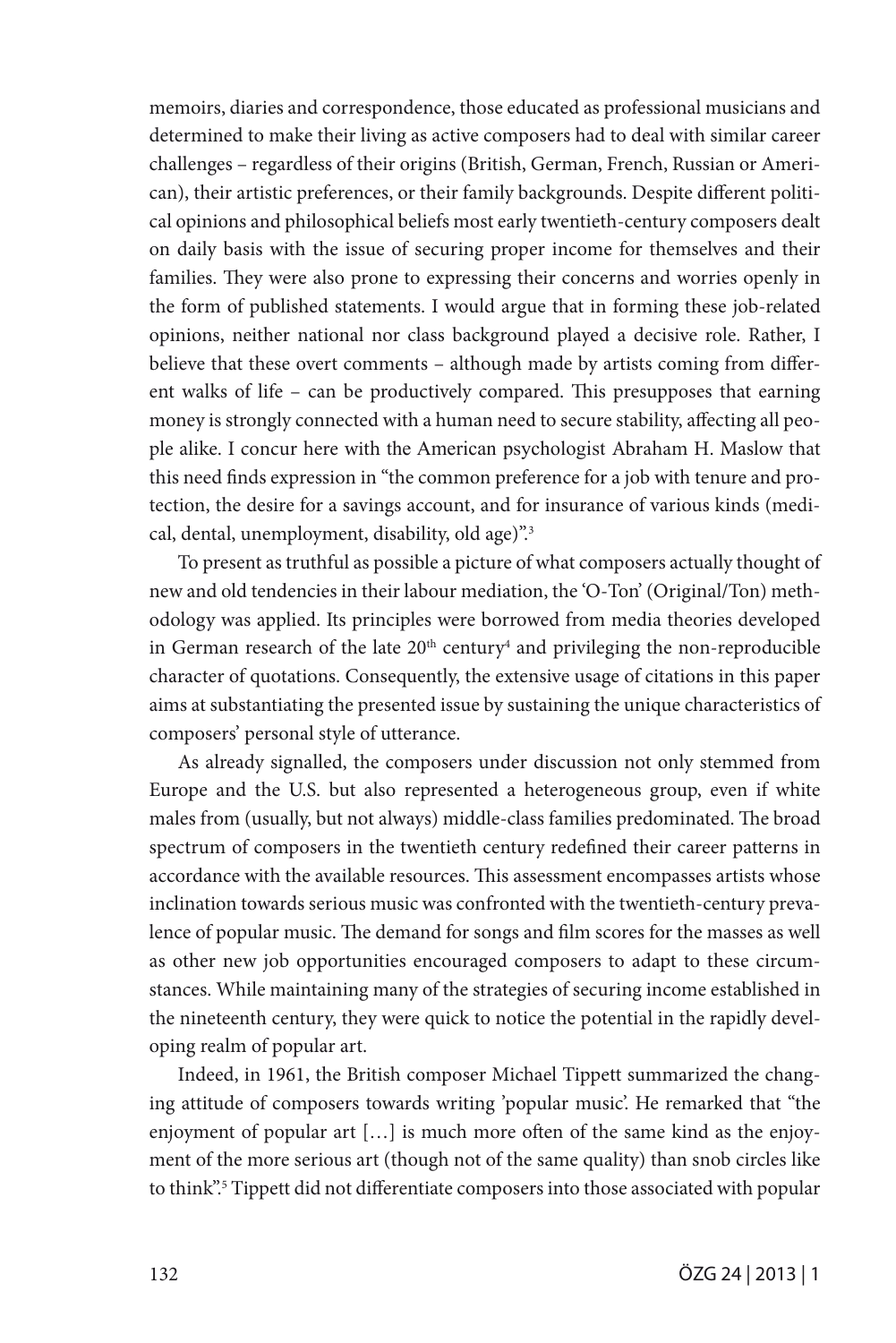music and those committed to 'serious music'. Rather, his understanding of the role of the composer in the twentieth century embraced musicians engaged in all styles of artistic creation. Hence, he characterized the relationship between the composer and the audience as linking "the producer and the consumer, because that is the relation between artist and public".6 Another British composer, Ned Rorem, agreed with Tippett stating that "music [...] has become a business, every last aspect of all of it".<sup>7</sup>

## The nineteenth-century legacy

Significant alterations in the realm of musical life (part and parcel of the entire cultural tradition) took place in the early nineteenth century as a result of the French Revolution, the Napoleonic Wars, and the decline of aristocratic fortunes.<sup>8</sup> Musicians were no longer as willingly supported by aristocratic families, whether in the form of patronage or employment. Consequently, instrumentalists were hired as servants to play (but also compose) music in popular Habsburg *Hauskapellen*. In the nineteenth century, the upper and middle classes created new musical rituals highlighting the significance of public concerts.9 This in turn enhanced the social status of musicians. Yet composers providing the repertoire for such concerts were expected to comply with the tastes of the newly established bourgeoisie, who might also end up promoting their music. The upper classes in particular managed to take on cultural leadership – a privilege previously reserved for the aristocracy. In this atmosphere, the role of a composer became associated with a mission: Ludwig van Beethoven is credited as the archetypal composer and closely linked with an idea of genius that gained increasing distinction in the Romantic era.<sup>10</sup> Composers were viewed as individualistic artists, not dependent on rules, and hailed as creators whose ability to conceive a work of art was associated with divine inspiration. As representatives of an artistic *bohème*, composers were also expected to be alienated from ordinary people, thus sustaining a Romantic image of long-haired intellectuals withdrawn from the turmoil of everyday life.

In the nineteenth century, the place of the composer was associated more with creative talent than with a concrete job. The majority of composers supported themselves from sources others than writing music. The most successful - those who managed to find their way into high society – could afford a life of luxury by giving lessons to a wealthy clientele. *Frédéric* Chopin, for instance, heralded as the national composer of Poland, was lionized in Paris, where he socialized mainly with "the rich bourgeoisie and cosmopolitan [...] circles".<sup>11</sup>

The shift in social attitude towards composers in the early twentieth century was principally tied to the perception of their role. The changing social and eco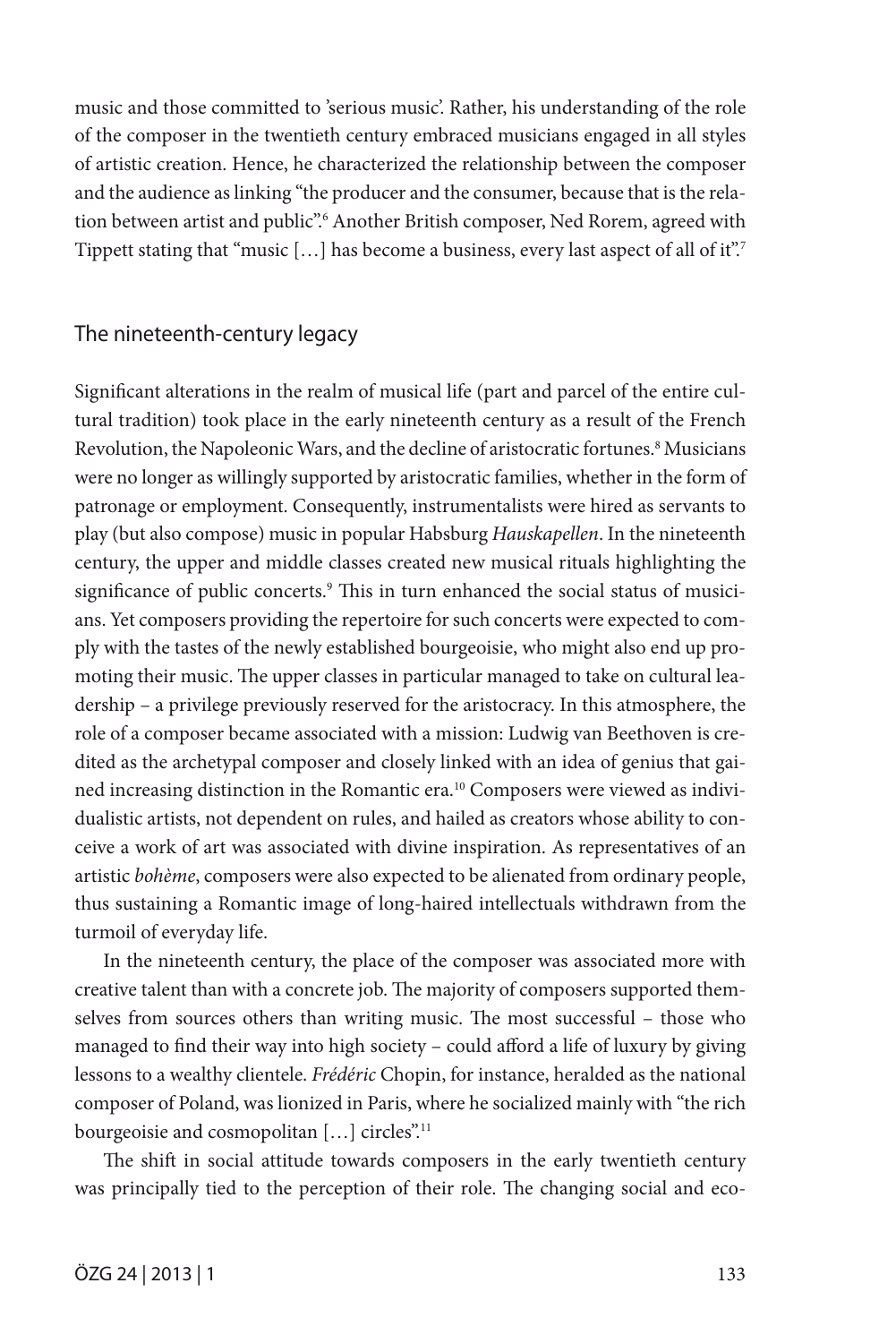nomic situation in Europe and the U.S. forced composers around 1900 to question the Romantic legacy. As a result, they distanced themselves from the old-fashioned definition of a composer, attempting to adapt to new realities. Challenging the nineteenth-century notion of the composer-genius was not only realized in new ways of acquiring financial security. Rather, it also entailed a new understanding of the role of a composer among composers themselves.

# Music-related jobs: instrumentalists, conductors and teachers

Redefining the position of the composer did not mean negating all previous forms of achieving financial security. Those strategies – reflecting the nineteenth-century understanding of a composer as an artist uninterested in money-making – meant undertaking music-related jobs, thus being dependent on freelancing. Hence, musicians were well-established as active virtuosos (piano and violin preferably) as well as conductors. Traditionally, composing was only a part of their activity. Quite often they produced music for private use. Being aware of their own limitations, they were able to include original piece into their concert repertoire, thus enabling them to display their virtuosity while simultaneously concealing their shortcomings.

Some composers found it unbearable to be active performers instead of completely devoting themselves to writing music. Coming from a family with musical traditions and expected to become an instrumentalist like his parents and siblings, Alfredo Casella in Italy confessed his unwillingness to become a virtuoso in the early years of the twentieth century: "I was not very enthusiastic about the career as a pianist, feeling in myself an obscure but powerful force which pushed me rather toward creative activity."12 The internal division between creative and interpretive activity was one of the possible obstacles preventing some aspiring composers from pursuing a career as an instrumentalist. An acute observer of musical life in the early 20<sup>th</sup> century, the Australian Percy Grainger stated that "the fact that art music has been written down instead of improvised has divided musical creators and executants into quite separate classes: the former autocratic and the latter comparatively slavish".13 Some musicians clearly differentiated these two roles in their own lives. For instance, Arthur Schnabel as a pianist was poles apart from Schnabel as a composer. While performing, he preferred classical pieces by Mozart, Beethoven, Schubert, etc. Yet his own music was characterized by an insistently atonal and progressive style. As Wilhelm Furtwängler concluded, Schnabel "made a distinction between creator and interpreter, even in himself".<sup>14</sup>

Continuing the older tradition composers often served simultaneously as conductors, for it seemed appealing to maintain control over one's own works once they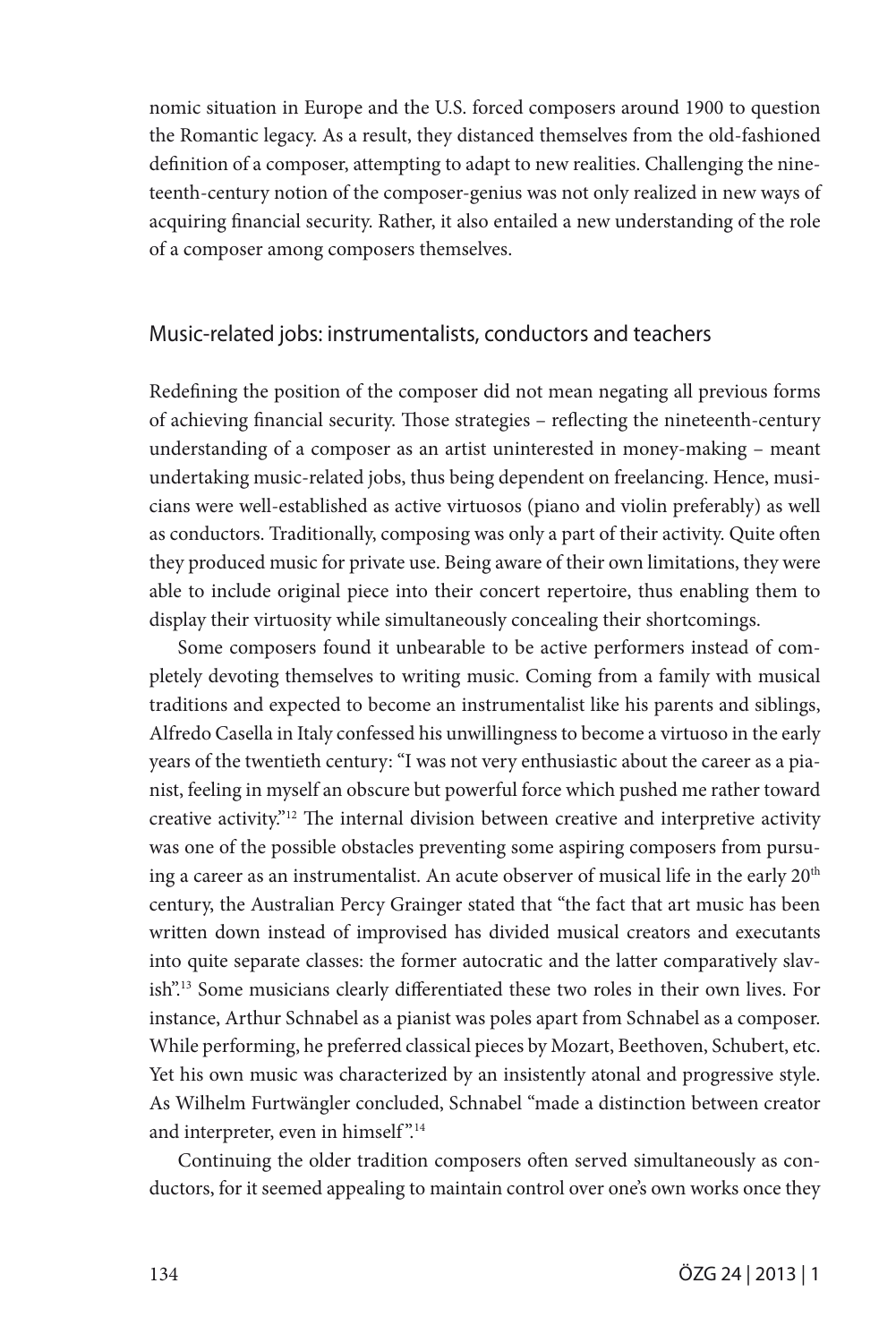were finished. Being a conductor might also open up new possibilities. Pierre Boulez explained that conducting was virtually "indispensable", stimulating composers to "reflect on speculation and performance […] [which] are like two mirrors. You have the mirror of speculation and the mirror of performance [...] reflect[ing] each other".15 Indeed it seems that it was the audience itself that encouraged the combining of these two functions. Interested as it was in creators' visions, it expected them to conduct their orchestral works, hoping to experience the composer live. In 1919 Grainger wrote, "music lovers in England are genuinely intrigued by composers, native and foreign, and deem it a privilege to hear the first performance of a new composition under its creator's guidance".<sup>16</sup>

Other forms of earning money were imported by composers into the twentieth century. It suffices to note that private instruction was seen as "a job that has some kind of connection with music, because two activities within one sphere are easier to fit in with one another".17 Moreover, "many composers have been active as critics and theorists"18, Roger Sessions recalled. It was therefore possible to combine composing with assessing others' works and performances. Yet the changed situation in the early twentieth century entailed some modifications of the old forms of securing financial stability. Thus teaching music – the occupation always associated with musicianship – continued to be one of the most important sources of income, even during difficult times. (Thus, Henri Dutilleux gave harmony lessons in wartime France.)<sup>19</sup> At the same time, however, it changed considerably inasmuch as composers no longer relied on the private sector but turned instead to institutionalized and formalized types of music pedagogy. With a growing number of universities – especially in the US and western Europe – offering courses in music (rather than restricting music to specialist conservatories), a niche emerged after 1900 for composers seeking employment. On the one hand, this possibility secured their social and financial position. On the other, there was concern it might impede the creative process. Arthur Berger understood the situation very well, complaining that "composers on university faculties now have enervating teaching hours and administrative responsibilities and have to do their composing in [their] spare time".20 Furthermore, composers feared that their potential as creators was repressed by the rigours of teaching. Elliot Carter thought that "it could be an unhealthy situation for composers to be too much involved with education, especially in a university. For the age level of students, and their preparation is always the same in each new class […] while the composer changes and develops and naturally grows older – and more experienced in the ways of his own generation".<sup>21</sup> And finally the question of the sense of teaching composition in schools was raised, affirming a nineteenth-century understanding of the composer not as a trained professional but as someone selected naturally from the ranks of musicians. Milton Babbitt nonetheless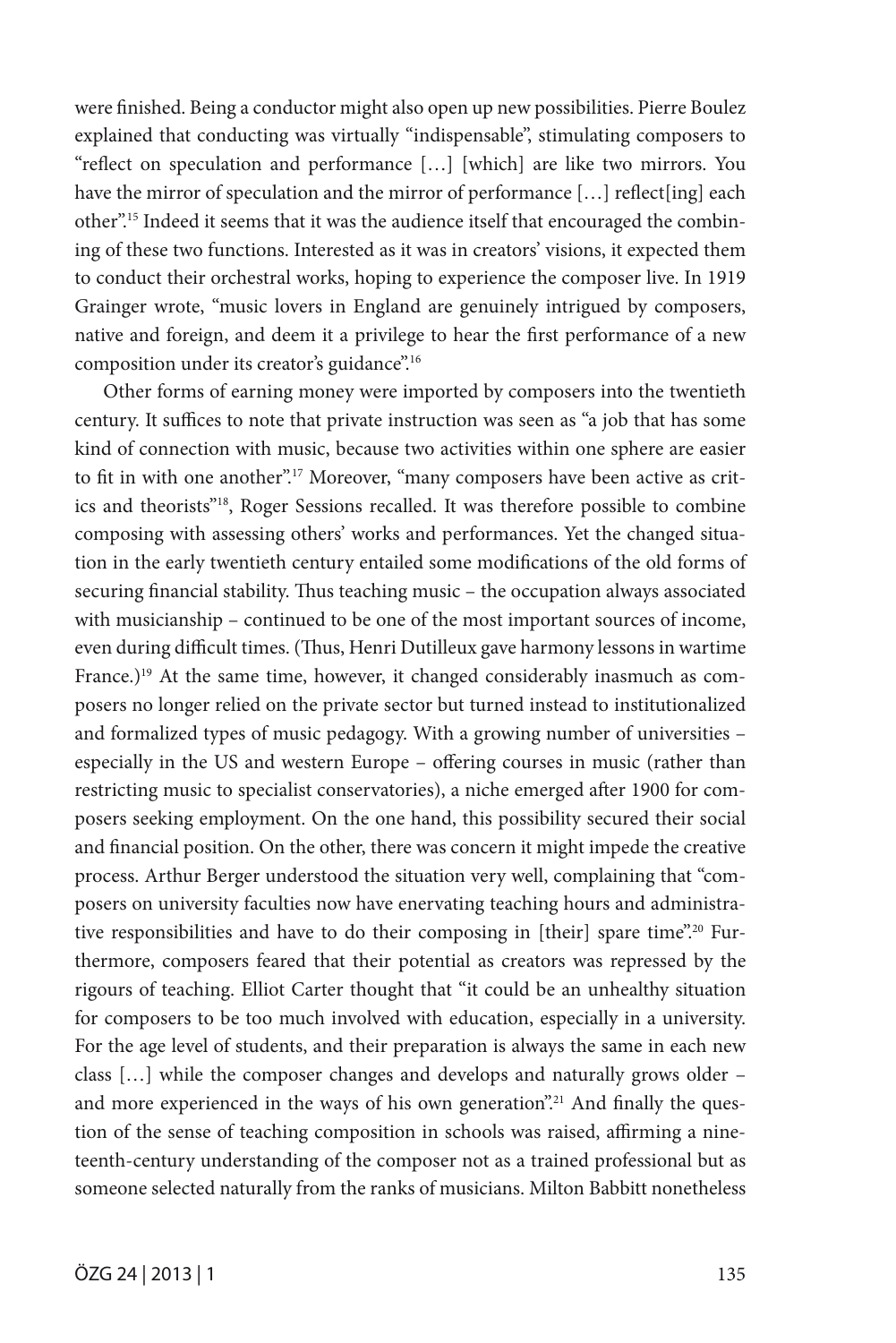observed: "the university […] has provided so many contemporary composers with their professional training and general education".22

Changes also affected composers engaged in music criticism. They soon realized the new possibilities offered by advances in the media (especially radio). As always, there were objections – some justified, others not – towards aspiring composers becoming critics. Charles Wuorinen in 1962 protested that "unfortunately the rank of critics are formed from failed musicians" who had tried to become composers or performers.23 Critics were thus often accused by active composers of being mediocre musicians unable to listen to music free of the prejudices from their unsuccessful past.

# The role of individual, institutionalized and state patronage

Since the tradition of patronage was well established in European culture, composers were well aware of this possibility of securing stable financial income. Roberto Gerhard remarked that "for centuries the composer worked for the Church, the theatre or the enlightened wealthy patrons".24 *Krenek* divided patronage as it was practiced in the past into two dominating forms, i.e. provided by church congregations or private patrons. He did not mention the third form of patronage – 'collective patrons' as represented by courts or towns.25 However, he was also averred that in the early 20<sup>th</sup> century "patronage, by prosperous individuals or organization, is in a bad state".26

Composers nonetheless carried on the tradition of working under patronage. The generosity of the rich was cultivated, although composers were at the same time painfully aware of their economic dependence. Hanns Eisler – a strong believer in Communistic ideology – felt that "the modern composer has meanwhile become a parasite, supported by wealthy patrons out of personal interests".<sup>27</sup> However, it is well-known that Eisler's achievements as well as his writings need to be read in the context of his political views and the "passionate commitment to the creation of an alternative music on the behalf of an excluded, 'disenfranchised' class of working people".28

And yet, other composers greeted the possibility of being supported by benefactors, claiming that "there are some good moments in a composer's life. As a matter of fact, some delightful people [the patrons, A.P.] inhabit that world".29 In fact, some composers especially those from capitalistic countries, considered money spent on them as a kind of financial savings. Henry F.B. Gilbert – an American musician who was once very popular and today almost forgotten – wrote in 1915 that "money, advanced to a composer to free him from the necessity of earning it, should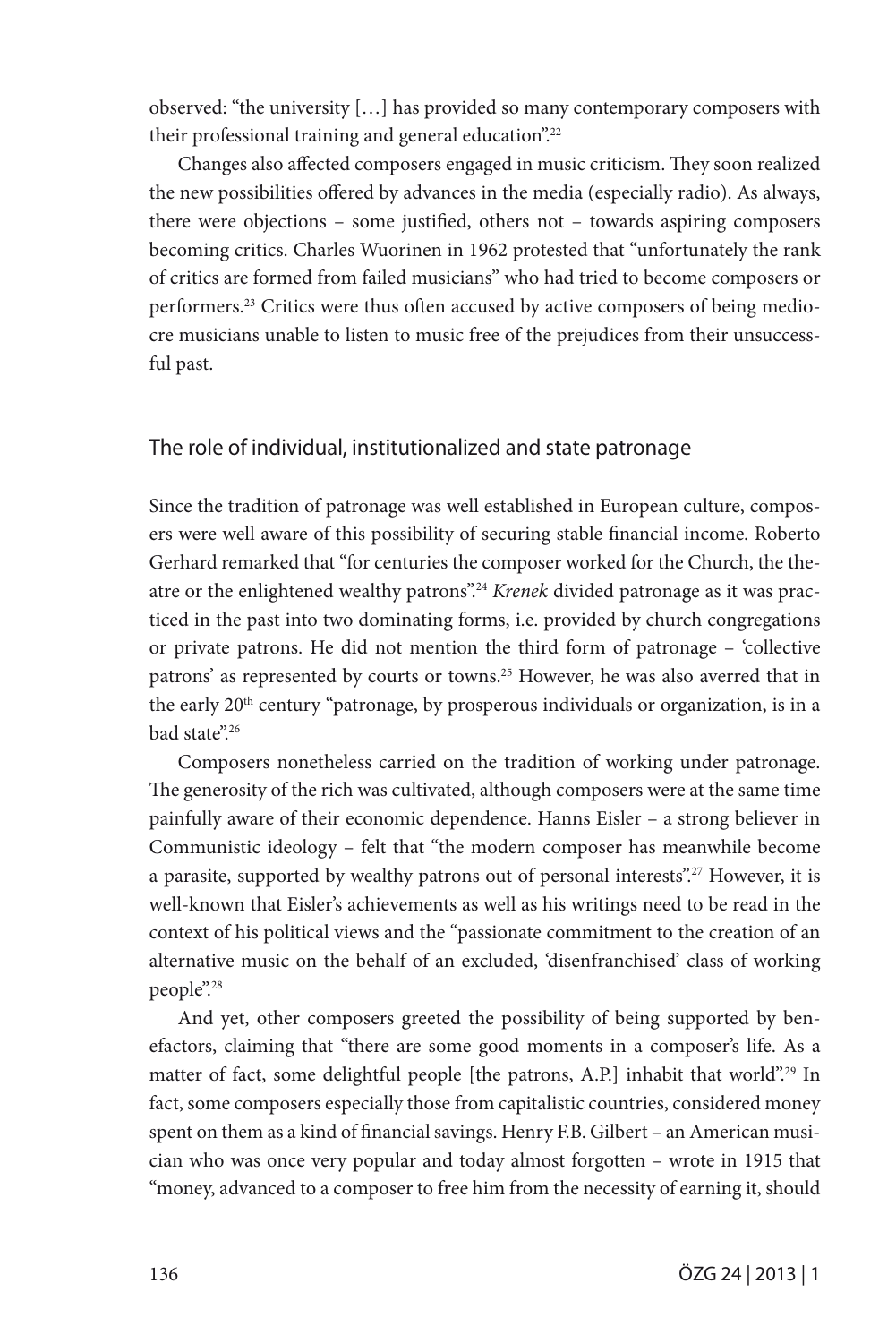be regarded in the light of an investment; not as a material investment […] but as a spiritual investment which shall eventually bring rich returns of an artistic or cultural nature".<sup>30</sup>

Aspiring composers frequently turned to wealthy women for financial support. Arthur Honegger said that these "women understand that they have a mission to fulfil. They buy tickets, and bring others with them".<sup>31</sup> Hanns Eisler joked bitterly that if all these women of means suddenly disappeared, composers (and all musicians) "would be found on the bread lines".<sup>32</sup> As he put it, "composers  $[...]$  must have close" relationships with these wealthy women, whose sponsorship is not too wholesome"33 because "generally speaking, art and music today are the prerogatives of rich ladies".<sup>34</sup> He further observed that they usually represented very affluent social classes: "the bankers, manufacturers, merchants and department store owners".<sup>35</sup> Some composers likewise objected that wealthy women "work out rather bad programs"<sup>36</sup> for concerts. Or they were said to treat composers as servants. Arthur Bliss remembered how "once came across the wrong type of millionaire patroness in America, who having engaged an eminent string quartet to play in her palatial music-room, sent them to the housekeeper's room for supper while the guests regaled themselves elsewhere".<sup>37</sup> Agreeing on the compliant character required of them by society, composers were highly aware of their historical predecessors, leading Eisler to declare in 1935, "the composer's profession still has something of the subservient character of the seventeenth century".38

While modernist composers willingly sustained the image of ladies as supportive patrons, at the same time they generally (although interestingly quite rarely) referred to their own wives as beloved women who inspired them, in this way continuing– to a very limited degree – the tradition of the muse.<sup>39</sup> Seldom if ever did they mention their own partners as responsible for arranging commissions, concerts, etc. For example, when Casella remarried (in July 1922, taking as wife his former student Yvonne Müller) he confessed in a rather uninformative manner that his life and "artistic activity took on from that day a fullness and a rhythm I had never known before".40

With wit and sarcasm Honegger characterized the financial relation (or rather dependence) between a composer and his wife. "Novels, plays, films often portray the successful composer. He marries the young girl of his love and installs her in a special hotel on the Avenue Bois de Boulogne".<sup>41</sup> Needless to say, in films the wife usually would turn out to be an heiress to a family fortune, thereby solving all of the composer's financial problems.

Alternatively, composers relied on their publishers as sponsors. While asking whether a publisher is a patron or a simple businessman, Honegger asserted that "he can and must be both".<sup>42</sup> Paul Hindemith, by contrast, was more radical in judg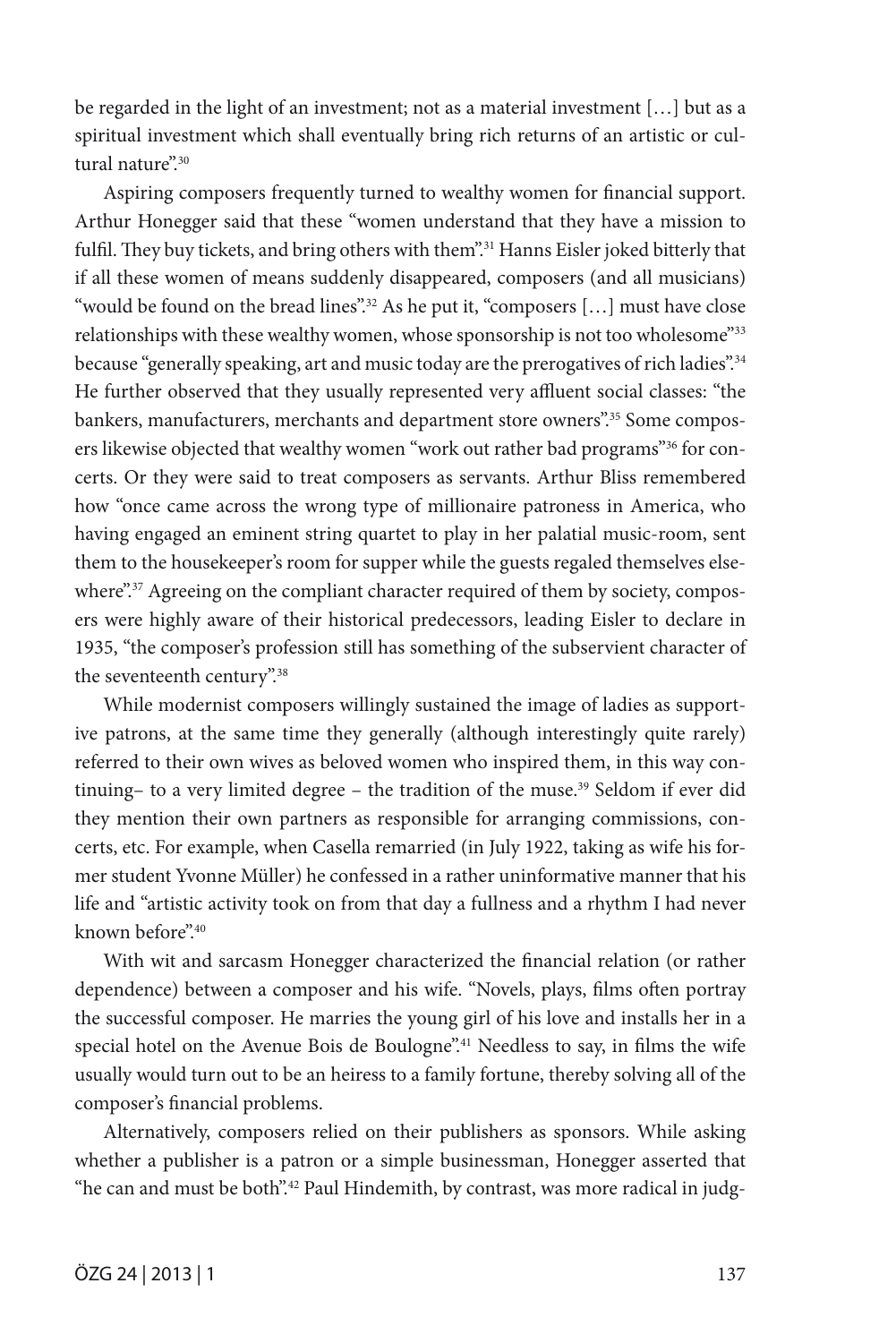ing publishers. He decided that the typical one "buys and sells compositions as other dealers handle potatoes. With him nothing counts but the supply and demand of the market; the composer he publishes is a mere provider of cheapest trash".<sup>43</sup>

Only in the twentieth century did state-sponsored patronage become a key factor in job mediation for composers. Such patronage was widely discussed by composers themselves – in both positive and negative terms – thus demonstrating the importance of this type of help. Many composers insisted on the need for governmental support, contending that music must be "fostered and substantially encouraged if it is to take root and grow among people […] react[ing] upon them as a civilizer".44 The left-wing British composer Benjamin Britten, well-known for his political views (e.g. his advocacy on behalf of pacifism) even claimed that composers should be treated as civil servants and be granted "a secure living and a pension".<sup>45</sup> In fact, in some countries of the post-Second World War 'Communist bloc', composers could count on the generosity of the state, provided they displayed loyalty to the powers-that-be. Carter once wrote that "many European composers still feel the need, today, to write for large orchestras and can get their works played because of state subsidies – the Stalinist symphonies of Dmitri Shostakovitch and quite a few recent Polish and German works".46

The dangers of such allegiances were well recognized by some Western composers. As Ernst Krenek expressed it, those in the West feared that "the proposal often put forward by socialist schools of thought – that art should be declared a national necessity and artists supported or aided by the state" might entail defining who was an artist and who deserved support of "a bureaucratic commission and […] the state, the wage-giver". Consequently, a governmental authority would "exercise an influence on the type and tendency of the art it was financing".<sup>47</sup> Although agreeing with this message in principle, many composers still seemed to long for a more formalized system of patronage.

In the twentieth century, corporations and foundations took over the role of patron with much success. Carter commented in 1939, "various composers, besides Kurt Weill, have been approached by commercial organizations that have apparently learned something from using serious sculptors, architects, and mural painters".<sup>48</sup> He added, "it is a very important step for our music to have these commercial, industrial, or public-building orders".49 Composers praised sponsors such as the Rockefeller Foundation, which "supported modern symphony concerts played in universities, or performances with some of our better conservatory orchestras".<sup>50</sup> In European Communist nations, composers could count on commissions from unions of composers, although it was made quite clear that the straightforward support of the authorities would be directed towards those whose works affirmed the state ideology. Such circumstances – found on both sides of the Iron Curtain – led to a situation in which,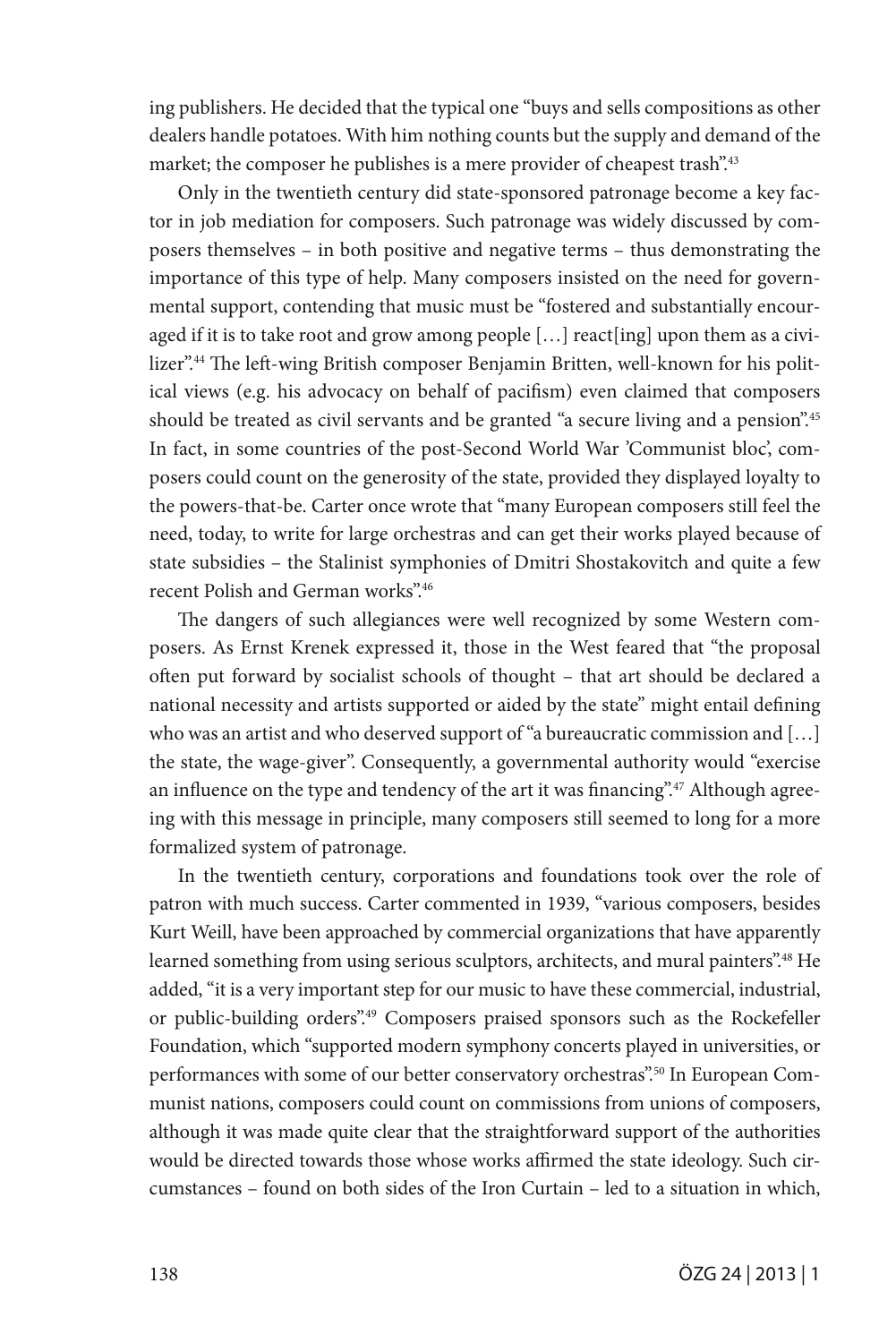as Hindemith noted, many composers and "mind you, not senile fellows but men in their prime (…) lived on grants for twelve or more years here or in Europe, who, although having no fortune on their own, never faced the reality of earning their living in a normal musician's job".<sup>51</sup> But composers feared that the competitive nature of securing this support, although financially attractive, might undermine artistic quality. Wuorinen proclaimed in 1962 that "most of the time"52 prizes were the badges of mediocrity, thereby echoing words of Carter that "prize contests do not solve the problem any better since the authority of juries is infrequently respected by musicians".53 For his part, Honegger cautioned: "there is no common ratio between the reputation of certain musicians and their financial resources".<sup>54</sup>

Another source of commissions for composers in the twentieth century were the "thousands of festivals, symposia, [and] conferences".55 Commissions coming from festivals, besides their financial support, also guaranteed opportunities for performing and comparing various works. In 1927, Eisler contended that "big music festivals have become downright stock exchanges, where the value of the work is assessed and contracts for the coming season are settled".56 In time, the role of the festivals grew, more than doubling. Carter in his 1963 *Letter from Europe* observed that "the proliferation of European festivals and conferences focusing on contemporary music is becoming so great that if any of the group of musicians regularly invited were to accept all these invitations, he would be kept busy almost all year simply in travelling from one country to another".<sup>57</sup>

## Composing for commissions

Commissions, either from foundations or festivals, were always treated as a source of income by composers. Yet many felt they were being treated as mere suppliers of a particular commodity. Carter grumbled about commissions generated by influential or simply wealthy

"groups who have shown no previous interest in a composer's work by performing it or arranging for performances of it. Very often, a little research will reveal that the commissioners do not even know what kind of music the composer has written and hence is likely to write – with the curious result that the finished score comes as a disagreeable surprise to conductor and performers."58

The composer felt that most "commissions […] are very often given by those entirely concerned with publicity, a kind that feeds on the composer's reputation but is not interested in his actual work".<sup>59</sup> As a result, some composers decided to refuse this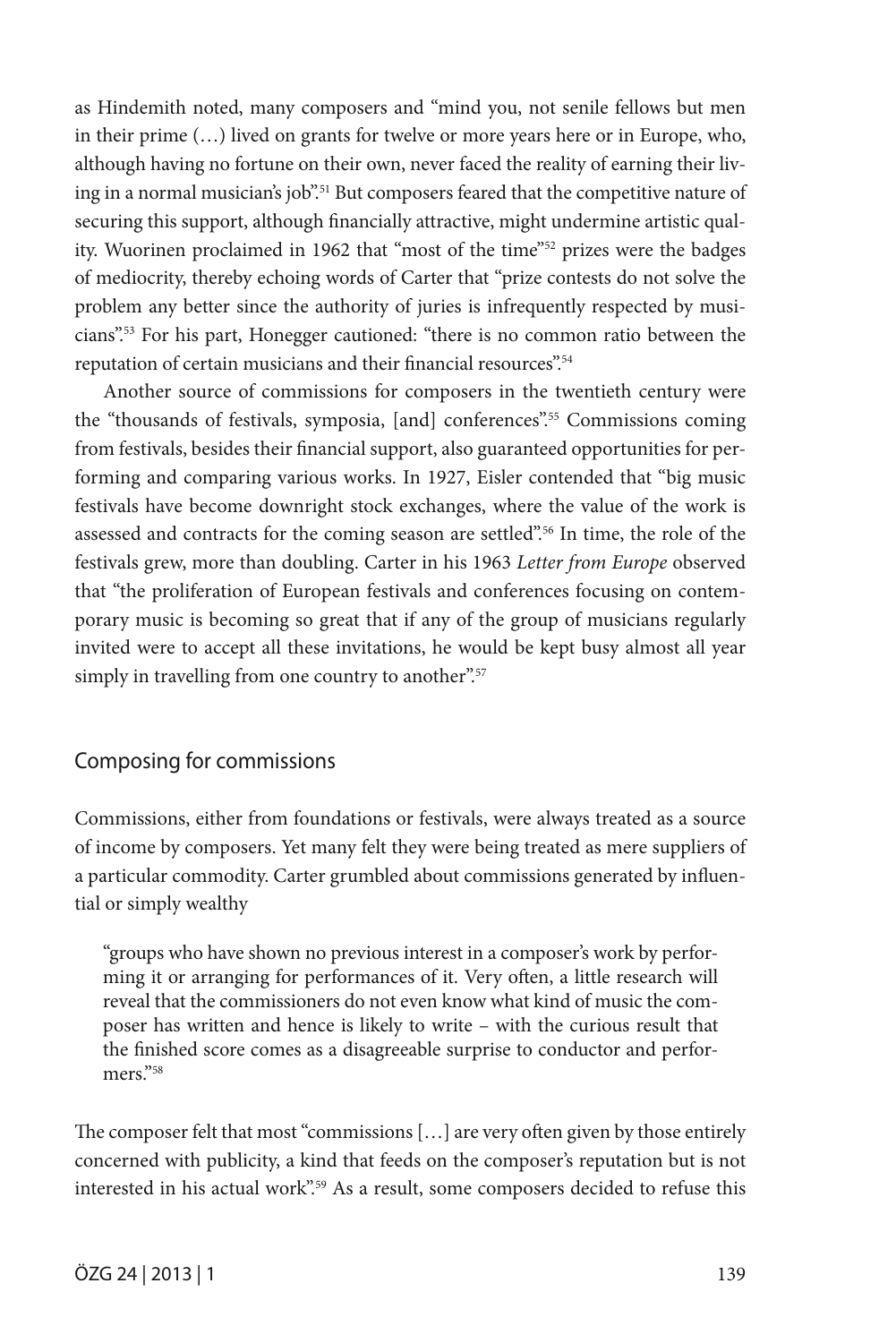kind of offer on the basis that they "did not feel like doing it" $60 -$  rather than being *unable* to do it. The composer György Ligeti confirmed this standpoint:

"I have often been asked how I feel about being commissioned to compose music. Well, it is of course nice to be paid for music to write. So long as money remains a means of transactions, so long as you can buy food, pay for a home and other pleasant things in life with money. A composer is as much in need of it as an upholsterer or assistant bookkeeper. The prospect of earning money by itself is not enough to strike a resonance in the artist, but it may well increase his enthusiasm [...] We need no illusion about that."<sup>61</sup>

Still other composers, such as Benjamin Britten or Vagn Holmboe, openly admitted accepting commissions. Moreover, they considered it stimulating and inspiring. Britten was never ashamed to acknowledge that he enjoyed writing for commissions since "almost every piece I have ever written has been composed with a certain occasion in mind, and usually for definite performers".62 Holmboe as well was quite in favour of commissions stating "a commission can in itself provide stimulation".<sup>63</sup> In his opinion, commissions could be a great help: "[Y]ou can sometimes wait until something has ripened inside you. In this respect the situation is not too different from a composition that is completely open".<sup>64</sup> One time, Holmboe, having been commissioned to write a work for trumpet and organ, "soon had the impression that I myself had chosen the two instruments".<sup>65</sup> Generally sceptical about commissions himself, Carter admitted: "because it is difficult to get multiple performances with U.S. symphony orchestras, since they are interested mainly in *premieres*, composers do not write for this medium unless they are commissioned or have the stimulus of a prize contest".<sup>66</sup> Some composers, like Vincent Persichetti, decided to accept commissions only "when they coincide with the […] ideas forming at the time. My first four symphonies were written during a period when few commissions of any kind were forthcoming".<sup>67</sup> Hindemith, too, commonly considered musical factors when deciding whether to accept a commission.<sup>68</sup> There was, however, also a worry that composing for commissions might hinder artistic creativity. Two factors usually brought up, named by Holmboe, included the constraints connected with duration of the commissioned piece and the stress felt by composers when the deadline was approaching.<sup>69</sup>

# Associations of composers and other organizations

Feeling that composing could be defined straightforwardly as a job, composers appreciated the idea of organizing themselves into associations. They realized that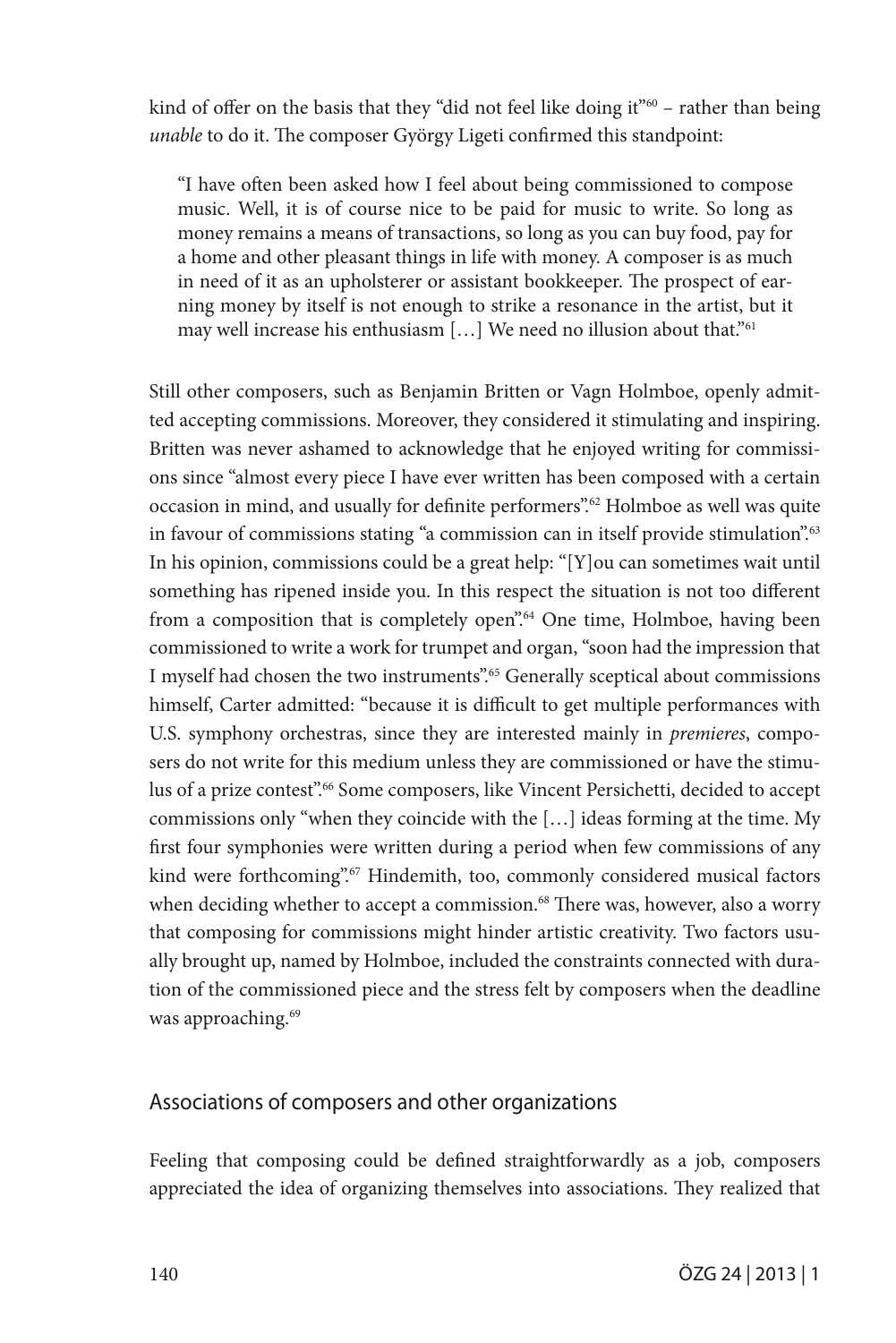collective efforts would bring better results in terms of popularizing their own music as well as securing their social position – and their *income*. Ned Rorem observed that "today are we returning to craftsmanship, or at least an idea of it, and craftsmanship predating Classicism? Yes, to collective workers, a mass of apprentices without a master. Yet every one of these apprentices has the put-upon ego of a nineteenth-century genius, and a keen sense of twentieth-century gold".70 Composers aware of the mechanisms behind commissions, performances, and the like also discerned that achieving success as a composer was like winning the lottery.<sup>71</sup> To promote their own work, composers established organizations that popularized contemporary music. Casella recalls how together with Malipiero he presented the idea of a 'Corporation of New Music' to Gabriele d'Annunzio, who then became enthusiastic about it and suggested the Latin motto *Concentus decimae nuntius musae* for the Rome-based organization.<sup>72</sup> In Germany there were also "modern music societies organizing a lot of concerts".<sup>73</sup> They took on various forms, though. For example, the *Schoenberg Society for Private Musical Performances* concentrated on performing compositions without conforming to a concert lifestyle.74 In London, many composers owed their good fortune to the "delightful and generous Balfour Gardiner concerts of 1912–13".<sup>75</sup> In the U.S., composers wanting to help each other founded "such organizations as the League of Composers, the New Music Editions, the American Music Center, The Eastman Festival of American Music, and the rest".76 In 1942 Carter praised above all the role of *American League of Composers* for in prior years having "encourag[ed] composers to write theatrical works for communities with modest resources".77

Composers realized they needed to arrange their commissions themselves. Yet doing so also required that they accepted, as Hans Werner Henze phrased it, that "a composer in the late-capitalist world is more or less a small industrialist, an entrepreneur, a self-employed producer whose products can't afford to be forgotten".78 To be able to survive on composing alone without working additional jobs, composers were obliged not only to identify the needs of the market but to comply with them as well. At least three major areas where music was a marketable product were acknowledged as securing an income: working in the film industry, writing popular music, or composing for a niche/target audience such as children.

### New possibilities

As early as 1916 Ernst Bloch proclaimed: "Art is becoming an industry". The figure of a composer seemed to resemble increasingly a merchant "forced to conform to the laws and the conditions of […] art-traffickers".79 Accordingly, listeners were also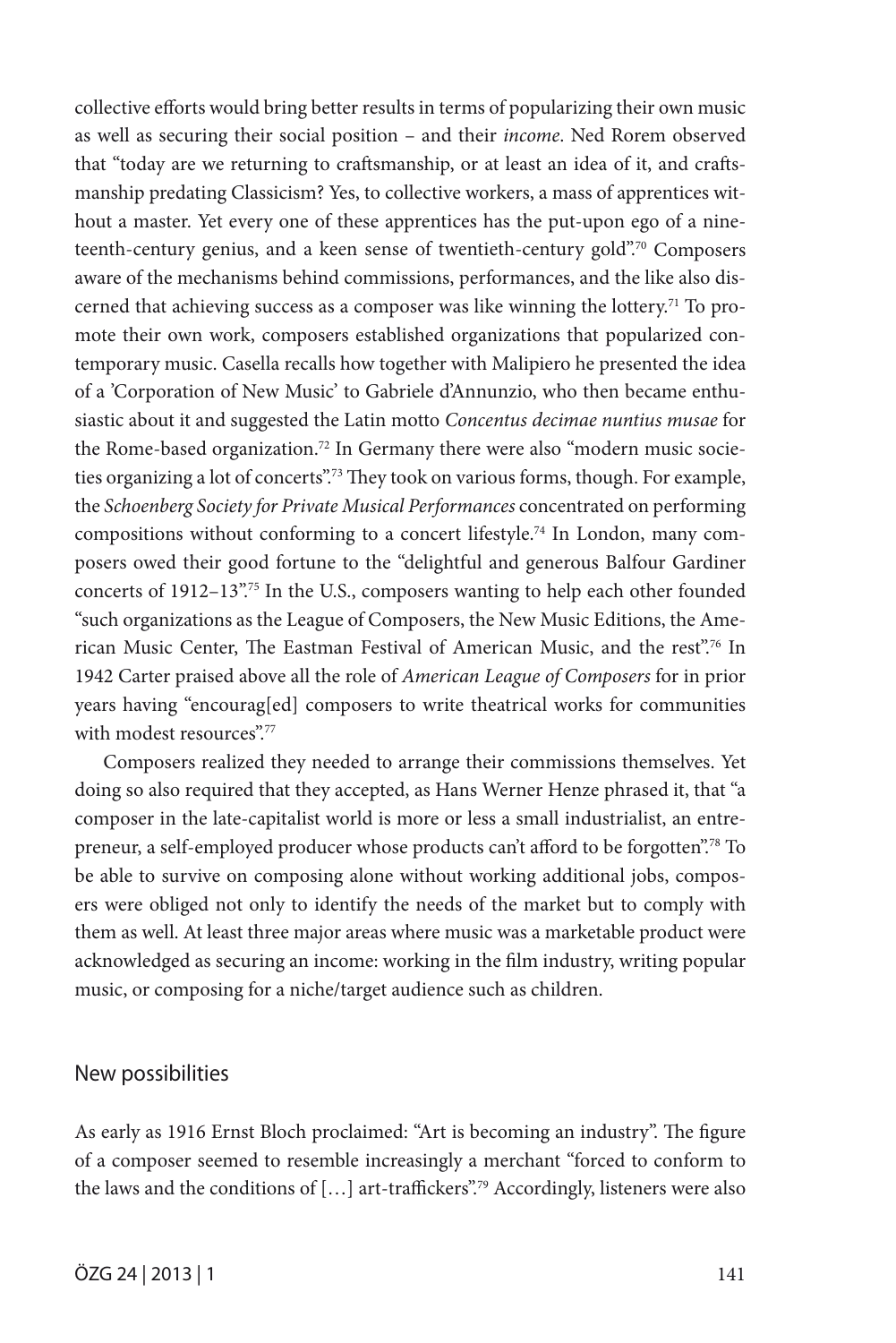being perceived as mere consumers of music. Krenek stated that "the general public is a conglomeration of distrait, unimaginative and overworked consumers".80 Even music itself was described as a product for consumption. Hindemith remarked that compositions rarely were thought of as creations "with an independent life […]. You have to take it as a manufactured product which must be brought into circulation and which has to reach its customer".<sup>81</sup> Carter similarly observed that "a piece of music is assimilated to a typical item of consumption in the traditional frame of a consumers' market".82 Krenek went even as far as to subordinate composers to the laws of the market claiming they were solely dependent "on the law of supply and demand" of their compositions.<sup>83</sup> Hindemith offered a straightforward explanation of the situation, comparing it with "simple and brutal system of musical commercialism".84 Indeed there was a feeling that the process of commercialising musical products was already in full swing by the 1920s. In the early 1930s Roger Sessions noted bitterly that "[t]he past ten years have witnessed the production of a vast quantity of music definitely written for purposes of practical 'consumption'".85 Interestingly, the term 'consumption' in reference to participating in a musical life began to appear in a considerable number of other writings by other composers.<sup>86</sup>

Since – as Hindemith had it – "music, as we practice it, is, in spite of its trend towards abstraction, a form of communication between the author and the consumer of his music<sup>"87</sup> – it can be stated that composers often acted as a 'one man firm'. As early as 1929, Grainger observed that "in music the composer alone is the producer, the performer being the middle-man and the public the consumer".<sup>88</sup> What preoccupied many of composers was then how to satisfy, even how to please, potential customers with their compositions. Gerhard commented: "the relationship between the producer and the consumer of music – to put it at its most trivial – is something that increasingly engages the attention of composers today".<sup>89</sup> Some composers worried about the demand for their products. Honegger remarked, "The profession of composer of music offers the peculiarity of being the activity and the preoccupation of a man who exerts himself to manufacture a product which no one is eager to consume".<sup>90</sup> Indeed, as some composers noticed, the market's laws were ruthless and the competition high. Krenek even jotted that "according to strict business standards, the manufacture of new symphonies, for instance, can be justified only if the old ones are worn out beyond repair and if new ones can be made faster and cheaper and sold to more people than old ones".<sup>91</sup> How difficult it was for certain composers to abide by these rules and to perceive themselves as producers who need to obey certain regulations may be illustrated by this ironic paragraph by Eric Satie, one of the epigones of Romanticism: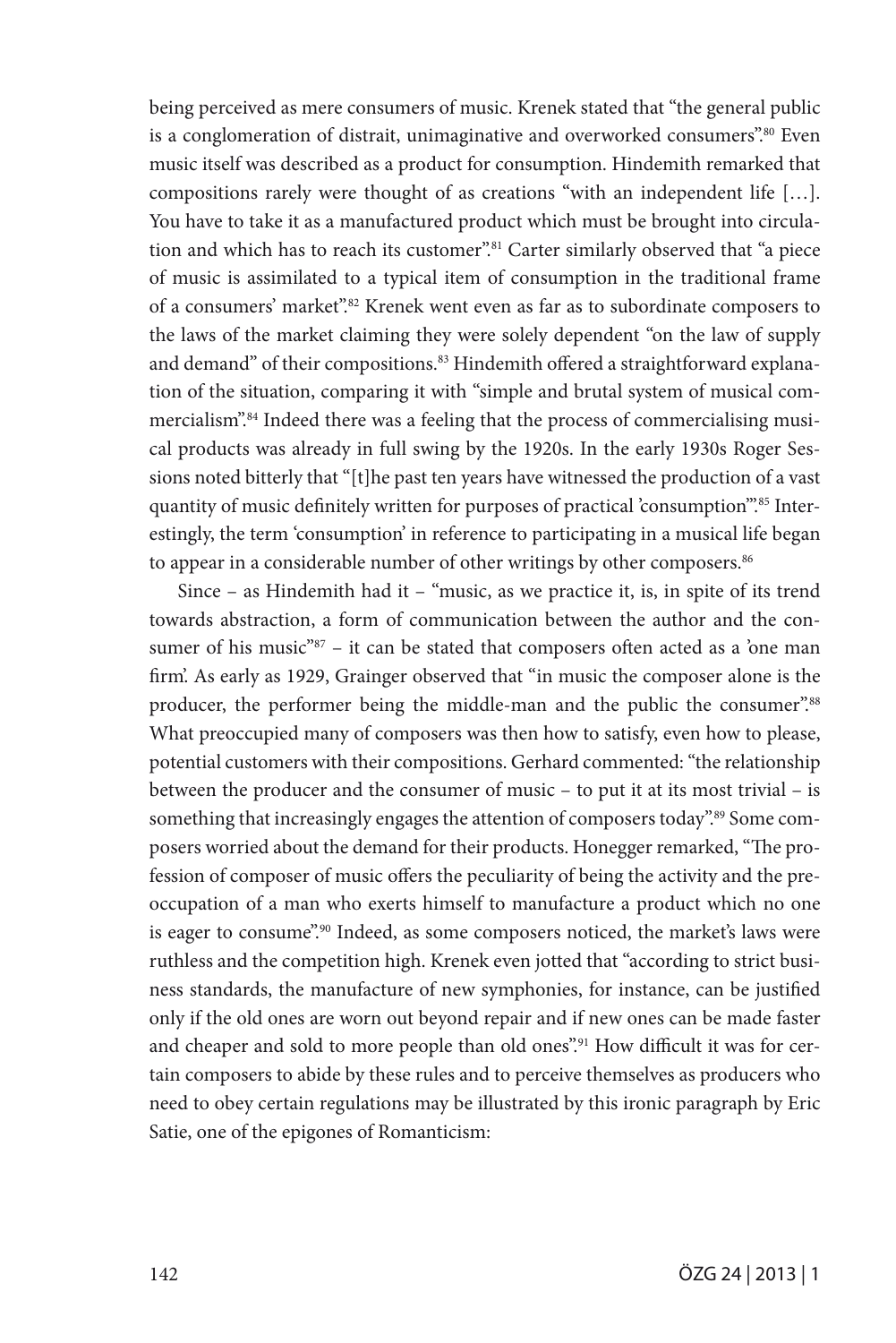"This is the precise timetable of my daily acts. I rise at 07.18; inspired: from 10.23 to 11.47. I lunch at 12.11 and leave the table at 12.14. Constitutional ride around my estate: from 13.19 to 14.53. Further inspiration: from 15.12 to 16.07."92

Yet in time composers realized that – as Henze expressed it – "a composer in the latecapitalist world is more or less a small industrialist, an entrepreneur, a self-employed producer whose products can't afford to be forgotten".93

The awareness of addressing music not only to elites and music experts but to a large, heterogeneous public 'consuming' musical products can be observed in a number of diaries, memoirs, and writings of 20<sup>th</sup>-century composers. It is especially visible among American musicians who – during the 1930s New Deal era celebrating the ideology of the 'common man' – "started to feel embarrassed at excluding the masses" as a result of writing "music that they found inaccessible or accessible with difficulty".<sup>94</sup> George Gershwin boldly proclaimed, "the composer who writes music for himself and doesn't want it to be heard is generally a bad composer".<sup>95</sup> Indeed, there was a growing understating that "composer, in spite of all, does write for a public<sup>"96</sup> and that eventually "the audience – the large over-all audience  $[\dots]$  is the final arbiter of that which survives".<sup>97</sup>

A similar approach was adapted by European composers, either influenced by American experience or, more commonly – especially in Eastern Europe – by political views. In 1932 Eisler wrote, "the modern composer should not cut himself off from the mass movement".<sup>98</sup> Henze, also a politically engaged German composer, conceived of his role as "touch[ing] the sensibility of the masses".<sup>99</sup> Similarly, Honegger maintained that his "inclination and […] effort have always been to write music which would be comprehensible to the great mass of listeners and at the same time sufficiently free of banality to interest genuine music lovers".<sup>100</sup> Tippett went even as far as ridiculing composing only for elites:

"[I]n our day, when there seems a kind of law that the more seriously a composer applies himself to his art, the less he can have at all, the serious young composer may come to feel he cannot start anywhere; that his public must remain ever non-existent."101

### He continued that

"if, then I as a composer want to have a living relation with this big public which goes to concerts and operas, I must consider how to get round, or to mitigate the incidence of, that law which seems to say that the more serious a modern composer is, the less able he is to speak to anything beyond a coterie".102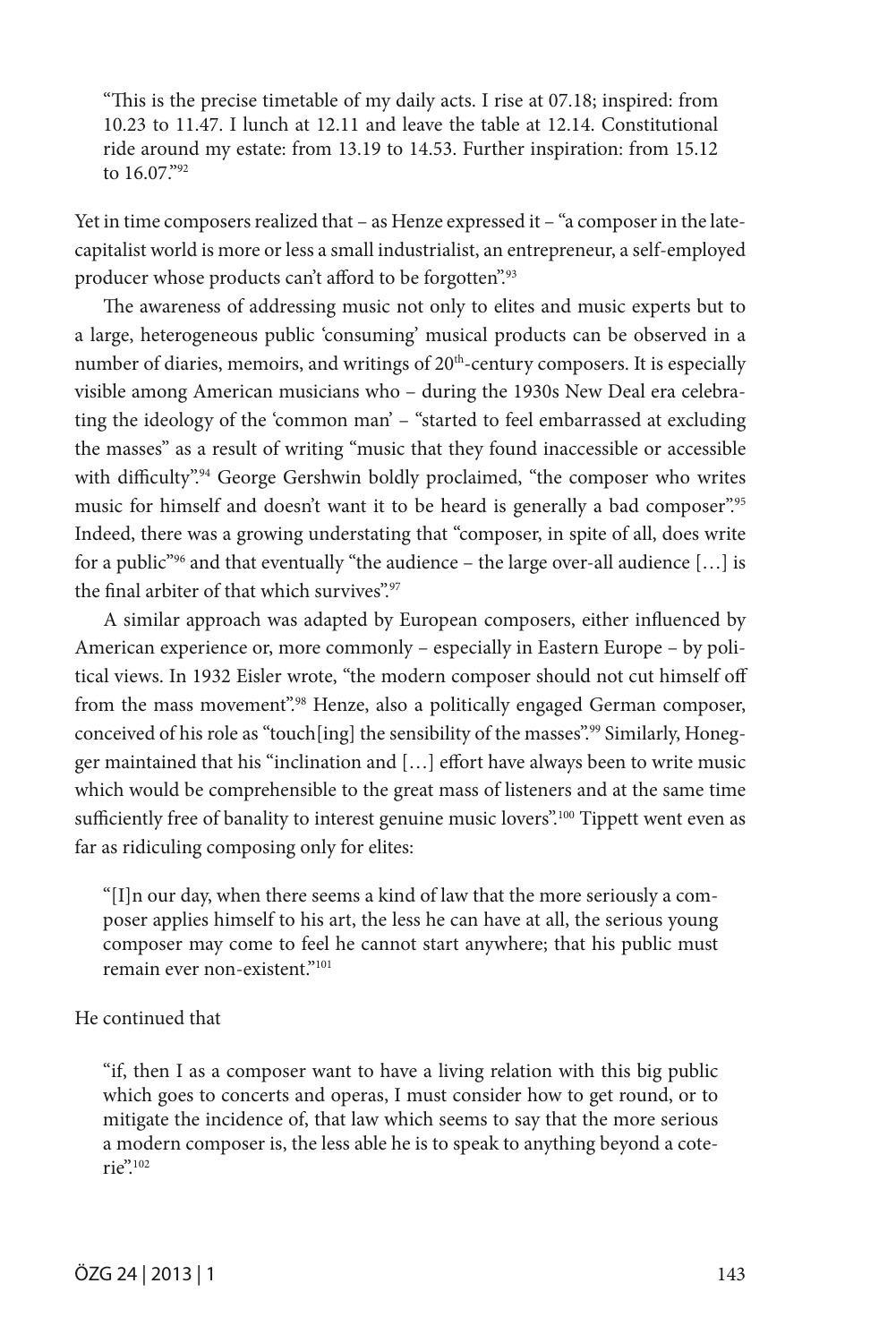New possibilities, both to address compositions to larger audience and to earn sufficient income, were opened up for composers writing for the movies. Yet they also felt treated like mere suppliers of music, involved in a highly mechanical process often undertaken by five to six people, including an arranger hired by a film company.103 Hindemith compared working for the film industry with shifts in a factory where composers toiled "in little booths provided with staff paper and piano […] [O] n the assembly-line music is produced".104 Composing for films was generally regarded as a preparatory phase for 'real' composing. Bliss could therefore write: "I have written several scores for film […] and I am sure the discipline involved is good for a composer's technique. It certainly teaches him the value of the blue pencil, of having to delete whole bars, sew up the passage neatly to an exact timing, and express his thoughts in an aphoristic form. It is salutary to see how often compression improves the music".105 In 1949, Sessions assured readers that composing "music for movies [...] may be considered as 'professional".<sup>106</sup> But if it was not sensed to be below their dignity as artists, most composers treated it as second choice for a career. Henri Dutilleaux admitted that composing for films was "a somewhat peripheral activity in my career".107 Alfred Schnittke felt the same way: "When I was writing mainly film music (although I like writing it and much of the work was very interesting) for fifteen years, I naturally still felt it to be my secondary task".108 And as he explained: "Eventually I began to feel uncomfortable, as though I were divided in half […] [W] hat I was doing in the cinema had no connection with what I was doing in my own compositions".109 The strong opposition towards writing movie music as a way of selling (out) one's talent was very popular. (It is, in fact, still visible nowadays, as in Wojciech Kilar's division of his works into film and non-film categories.) Ligeti claimed openly: "I refused to write film music […] I was afraid that it would compromise my talent".<sup>110</sup>

Composing popular music was another option for composers determined to earn money on regular basis. In 1933, Sessions was already observing that many "composers busied themselves with the formation of a genuinely popular style, with rendering their music more accessible through a simplification of technique, with applying themselves seriously to the new problems offered by the radio, the cinema and mechanical means of reproduction".111 Ernst Krenek summarized the general tendency, that "now in music the age has found the art that satisfies all its needs – popular music".112 The growing popularity of light music increasingly provided opportunities of composing for money. The recognition popular music had gained by the 1950s meant that – as Rorem suggested – "rock [music] is *the* big promotion. And the promotion is dictated by accountants."<sup>113</sup> He went on to add that "[r] ock sells to a gigantic audience".114 Concurrently, composers found themselves involved in heated debates about the value of popular music, between strong advocates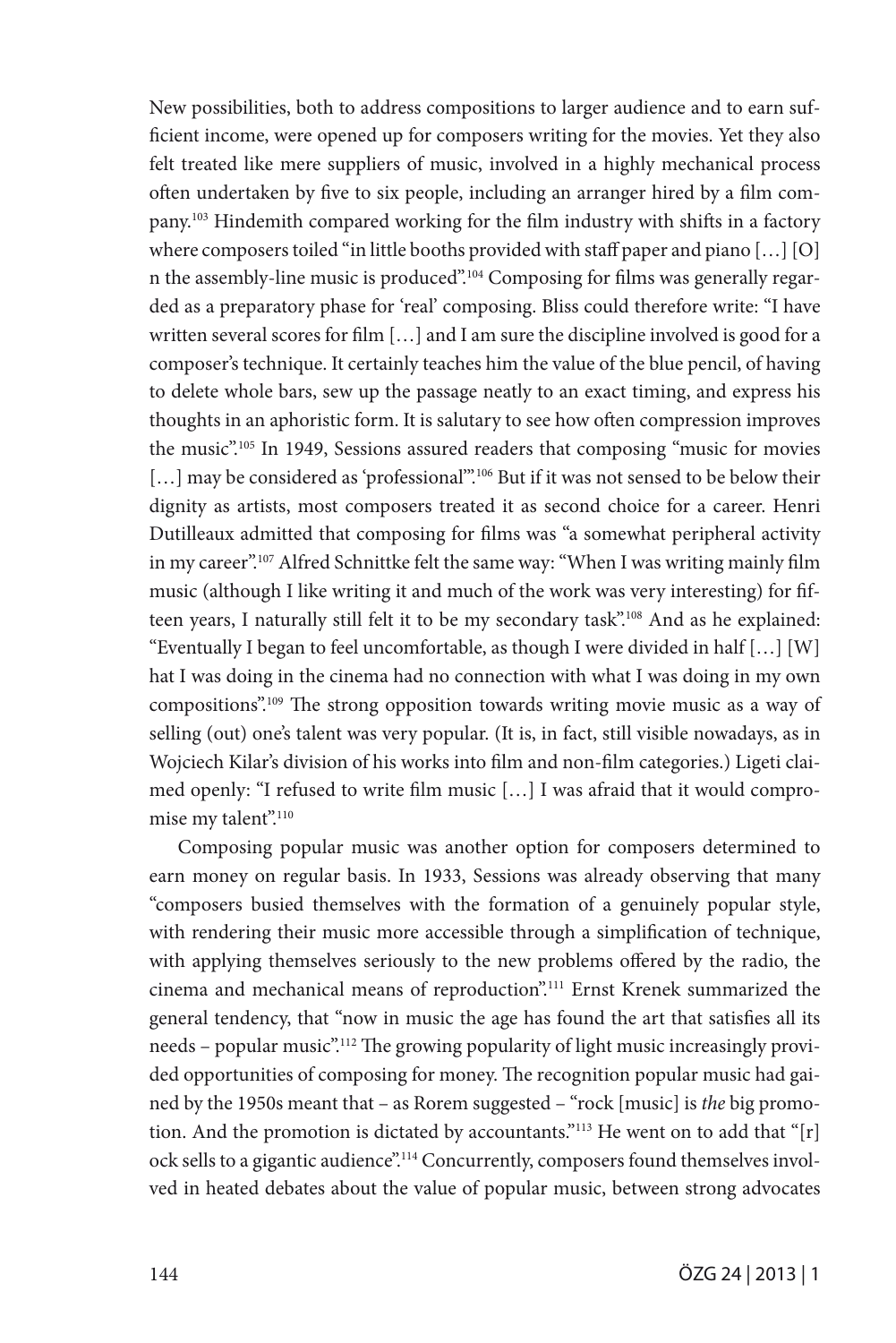(e.g. Michael Tippett) and others who were strictly opposed (e.g. Alfred Schnittke, Karlheinz Stockhausen).

Finally, composers were actively searching for niche audiences that had been neglected in the past. They soon realized their music could be addressed exclusively to children. Not only songs and pedagogical pieces (used for training future musicians) but also other genres (especially for theatrical performance) found a place in children's repertoires – as well as being played by adults or watched and admired by youngsters. Radio promotion and school performances served as the primary instrument for transmitting these works. Composers showed respect for those writing pieces for children,<sup>115</sup> realizing that "the musical culture of a nation begins in school".116 Composing for children was perceived as an investment that educated future listeners.

A considerable number of composers were less fortunate in searching for jobs and securing their daily existence. These had to resign themselves to occupations far away from the world of music. Upon returning from Europe to the U.S., Carter found the country deep in crisis and thus "it was hard to find a job. For a while I worked with my father, and after that I did anything I could find. I even worked in a factory. I didn't give up, though".<sup>117</sup> This type of situation was bitterly regretted by Henze, who affirmed that "every young composer knows the situation: if he has a job he has money but no time to write; if he writes, he has no money".<sup>118</sup> Some composers would have agreed entirely with Charles Ives that "it wasn't possible for a composer to earn a decent livelihood […] [if] he believed that money and music should be separate".<sup>119</sup> When Honegger listed the possible ways a composer might earn money, he added that composers could almost never rely on making a living with music alone: "Seriously, several paths are open to a composer: a professorship, a civil service position or the cinema".<sup>120</sup>

## Towards a conclusion

Composers of the early twentieth century sought more formal and stable sources of income to be able to support themselves (and their families) while creating music. Initially some composers, such as Carlos Chavez, still believed that "one has to be free of 'occupations' to be able to occupy oneself with something".<sup>121</sup> Ralph Vaughan Williams feared that "so many artists are conquered by life and its realities. Moneymaking, marriage, family cars, all the practical things of life are too much for them, and as artists they succumb and the creative impulse shrivels and dies".122 For the changing reality had let to the habit of taking the "traditional economic standard [of] a large segment of population"<sup>123</sup> and applying it to composing. As a result,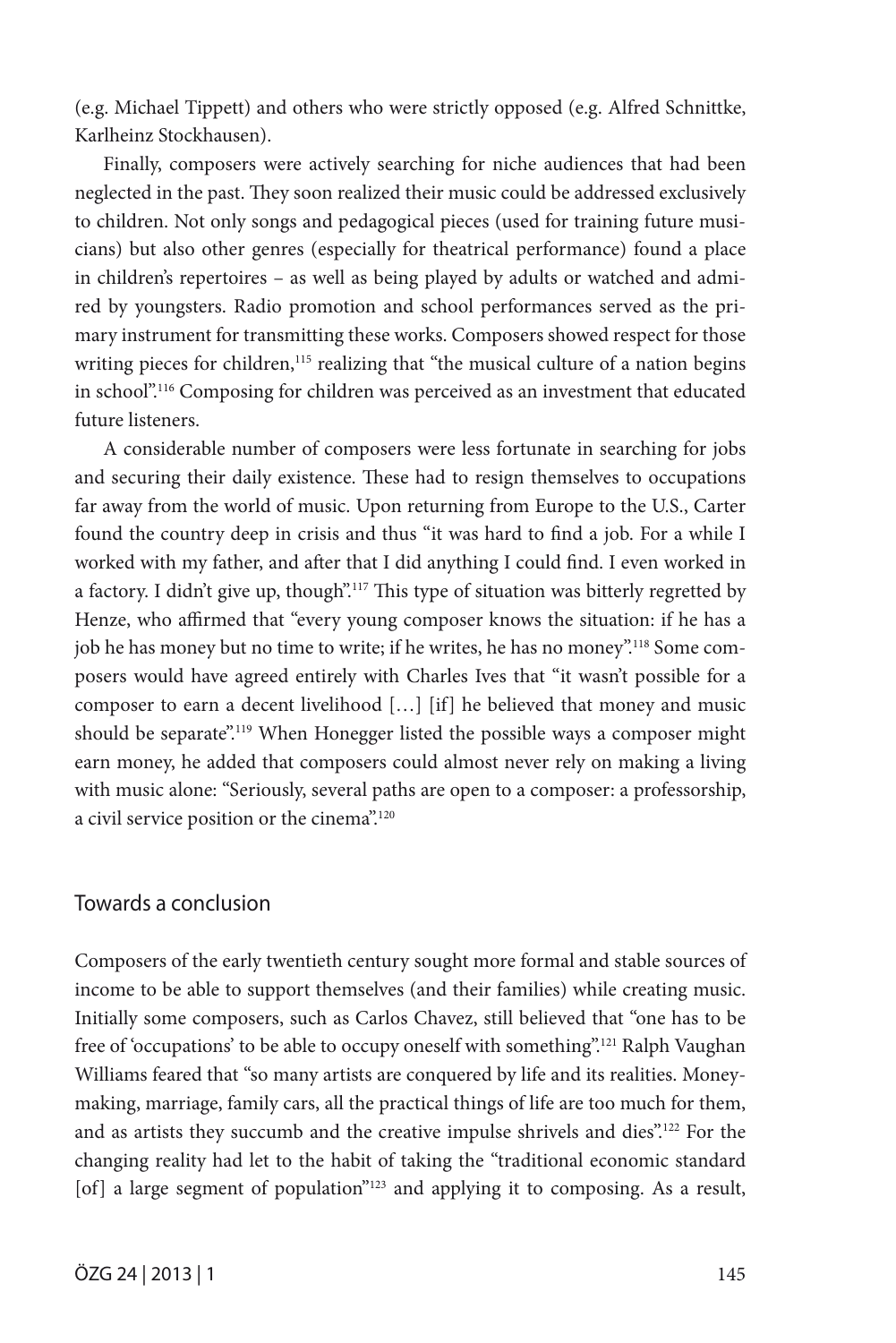some composers felt that "the few pennies so patronizingly offered the composer for his work amount to payment so meagre as to be totally absurd; no sane person would give his time for such a pittance".<sup>124</sup> In other words, it became clear that "the 'profession of composer' can yield very little in the way of material means".125 Honegger ridiculed the situation, avowing that "society women, industrialists, bankers, agree that that is a prosaic problem, unworthy of creative artists: a musician, lives by talent, nay, by genius".<sup>126</sup> Aware of the fact that "the composer needs to have a secondary occupation and […] can think himself lucky if it does not develop into his main occupation",<sup>127</sup> composers attempt to draw on the old legacy to support themselves in a more organized, institutionalized way. They never abandoned solutions from previous epochs, such as teaching or relying on patronage. Instead, acknowledging the new situation, they reinvented those old solutions in more systematized forms (universities, associations, unions, etc.). Even in our present day, the words of Britten still hold true, that "finding one's place in society as a composer is not a straightforward job".<sup>128</sup>

### Notes

- 1 I would like to thank the participants at the University of Vienna workshop on the "History of Labour Intermediation" in November 2009 for their comments on my presentation, as well as anonymous reviewers for the *Austrian Journal of Historical Studies* for their incisive critiques of the paper and helpful suggestions for improving it.
- 2 Anna G. Piotrowska, Individual Strategies of Seeking Employment Among Early 20<sup>th</sup>-Century American and European Composers, in: International Review of the Aesthetics and Sociology of Music 41/1 (2010), 21-36.
- 3 Abraham H. Maslow, A Theory of Human Motivation, in: Psychological Review 50 (1943), 370-396, here: 379.
- 4 Axel Buchholz/Walther von La Roche, eds., Radio-Journalismus. Ein Handbuch für Ausbildung und Praxis im Hörfunk, Berlin 2009; Harun Maye/Cornelia Reiber/Nikolaus Wegmann, eds., Original/Ton. Zur Mediengeschichte des O-Tons. Mit Hörbeispielen auf CD, Konstanz 2007; Volko Kamensky/Julian Rohrhuber, Die Kronzeugen. Geräusch und Atmo im Dokumentarfilm, in: Elke Bippus/Frank Hesse, eds., Kunst des Forschens/dazwischen, Zürich 2008.
- 5 Michael Tippett, Towards the Condition of Music (1961), in: idem, Music of the Angels, London 1980, 24.
- 6 Idem, A Composer and His Public, in: idem, Moving into Aquarius, Frogmore 1974, 96.
- 7 Ned Rorem, Critical Affairs. A Composer's Journal, New York 1970, 23.
- 8 Tia DeNora, Beethoven and the Construction of Genius: Musical Politics in Vienna, 1792–1803, Berkeley/Los Angeles 1995, 331-332.
- 9 Henry Raynor, Music and Society since 1815, London 1976, 40.
- 10 See DeNora, Beethoven and the Construction of Genius.
- 11 J. T. Pekacz, Deconstructing "National Composer": Chopin and Polish Exile in Paris, 1831–49, in: 19th-Century Music 24(2) (2000), 168.
- 12 Alfredo Casella, Music in My Time. The Memoirs of Alfredo Casella, Oklahoma 1955, 68.
- 13 Percy Grainger, The Impress of Personality in Unwritten Music (1915), in: idem, Grainger on Music, Oxford 1999, 56.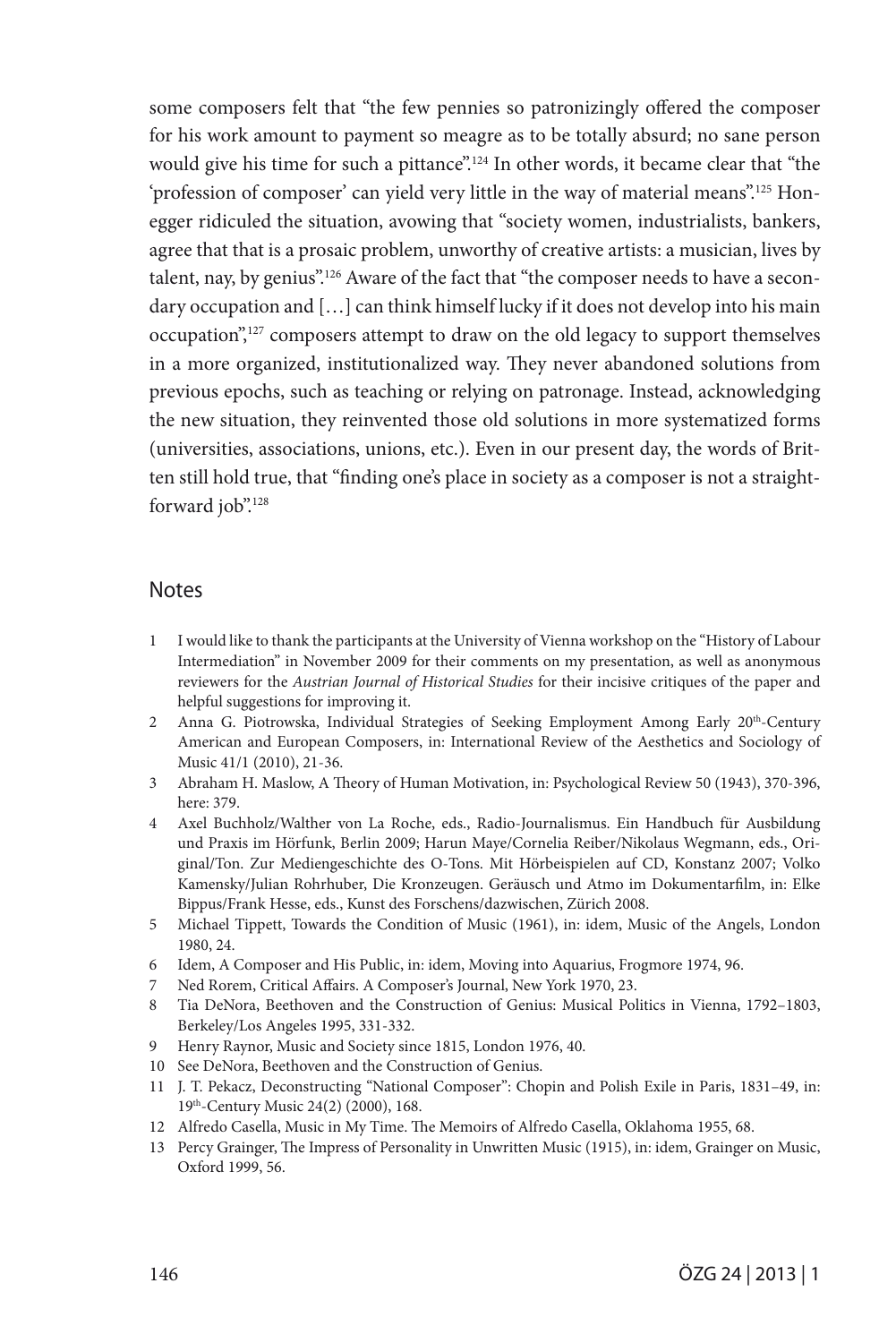- Wilhelm Furtwängler, 'Form and Chaos', in: idem, Furtwängler on Music, ed. by R. Taylor, London 1991, 141.
- Pierre Boulez, Boulez on Conducting, London 2003, 140.
- Percy Grainger, Impressions of Art in Europe (1929), in: idem, Grainger on Music, 207.
- Ernst Krenek, Composing as a Calling, in: Exploring Music. Essays by Ernst Krenek (first published in 1958), London 1966, 40.
- Roger Sessions, The composer and His Message (1939), in: Roger Sessions on Music, Princeton 1979, 4.
- Henry Dutilleux, Music Mystery and Memory, London 2003, 19.
- Arthur Berger, Reflections of an American Composer, Berkeley 2002, 145.
- Elliott Carter, The Writings of Elliott Carter. An American Composer Looks at Modern Music, E. Stone/K. Stone, eds., Bloomington, Indiana 1977, 280.
- Milton Babbitt, The Composer as Specialist, in: Stephen Peles, ed., The Collected Essays of Milton Babbitt, Princeton/Oxford 2003, 53.
- Charles Wuorinen, An Interview with Barney Childs, in: Elliott Schwartz/Barney Childs, eds., Contemporary Composers on Contemporary Music, New York 1962, 372.
- Roberto Gerhard, The contemporary musical situation (1956) in: idem, Gerhard on Music, London 2000, 28.
- Ivan Supicic, Music in Society: A Guide to the Sociology of Music, New York 1987, 203
- Ernst Krenek, Composing as a Calling, in: Exploring Music. Essays by Ernst Krenek, 37.
- Hanns Eisler, Some Remarks on the Situation of the Modern Composer (1935), in: idem, A Rebel in Music, Berlin 1978, 107.
- David Blake, Introduction, in: David Blake, ed., Hanns Eisler: A Miscellany, Luxembourg 1995, xixii.
- Arthur Honegger, I am a Composer, London 1966, 59.
- H. F. B. Gilbert, The American Composer, in: Gilbert Chase. The American Composer speaks (first ed. 1966), Baton Rouge/Louisiana 1969, 100-101.
- Honegger, Composer, 60.
- Hanns Eisler, Labor, Labor Movement and Music (1938), in: idem, A Rebel in Music, 140.
- Ibid., 140.
- Ibid., 135.
- Ibid., 141.
- Ibid., 141.
- Arthur Bliss, As I Remember, London 1970, 91.
- Hanns Eisler, Some Remarks on the Situation of the Modern Composer (1935), in: idem, A Rebel in Music, 107.
- Cf. Geoffrey Chew, Reinterpreting Janácek and Kamila: Dangerous Liaisons in Czech Fin-de-Siecle Music and Literature, in: Michael Beckerman, ed., *Janácek and His World,* Princeton/Oxford 2003.
- Casella, Music in my Time, 152.
- Honegger, I am a Composer, 35.
- Ibid., 43.
- Paul Hindemith, A Composer's World. Horizons and Limitations, Cambridge 1952, 196.
- H. F. B. Gilbert, The American Composer, in: The American Composer Speaks, 100.
- Benjamin Britten, On Receiving the First Aspen Award, London 1964, 14.
- Robert Stephen Hines, Elliott Carter, in: Robert Stephen Hines, ed., The Orchestral Composer's Point of View, Norman, Oklahoma 1970, 48.
- Krenek, Composing as a Calling, 38.
- Carter, The Writings of Elliot Carter, 56.
- Ibid., 57.
- Hines, Elliott Carter, in: The Orchestral Composer's Point of View, 41.
- Hindemith, A Composer's World, 201.
- Wuorinen, An Interview with Barney Childs (1962), in: Schwartz/Childs, Contemporary Composers on Contemporary Music, 374.
- Hines, Elliott Carter, in: The Orchestral Composer's Point of View, 42.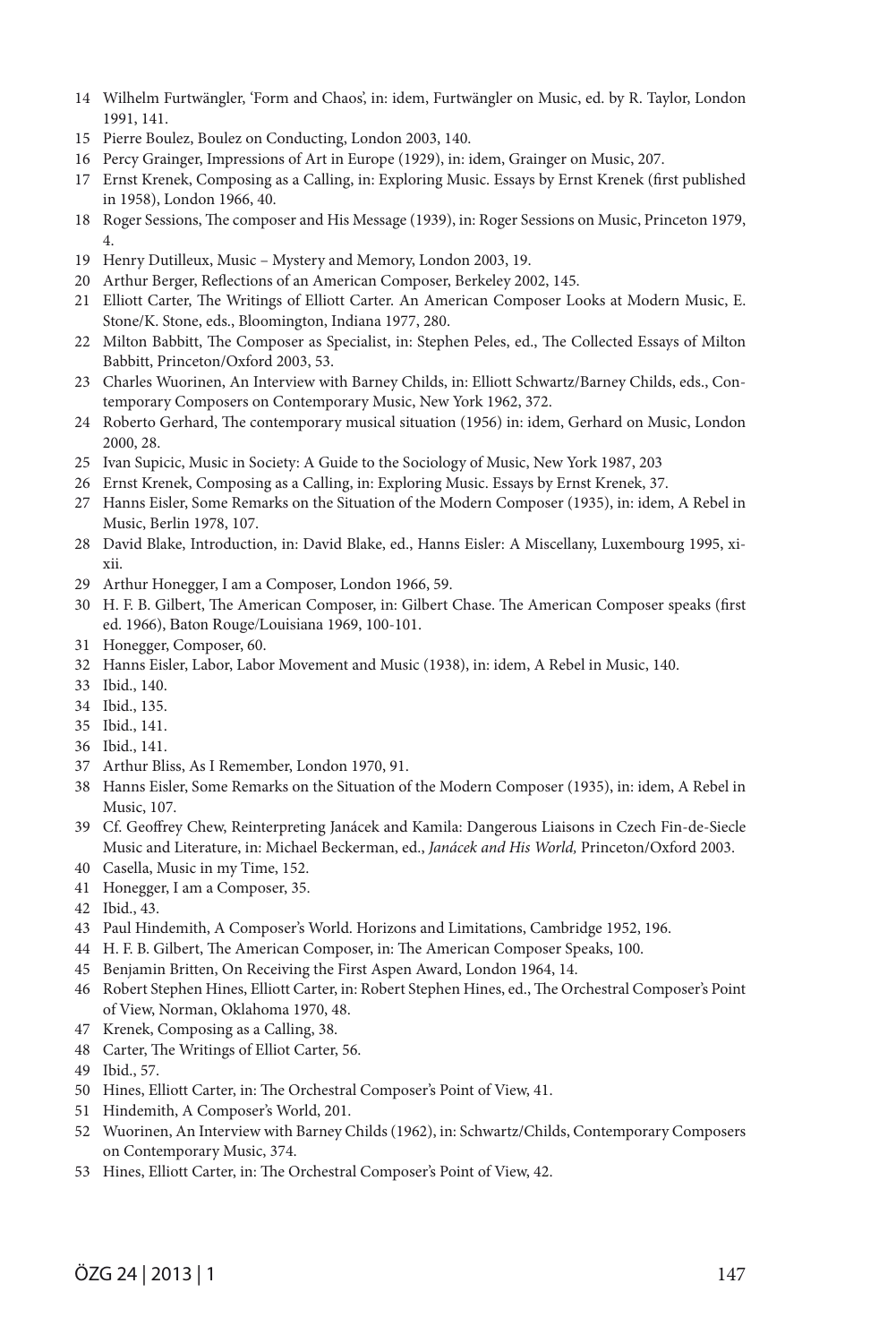- Honegger, I am a Composer, 48.
- Gunther Schuller, Toward New Classicism?, in: idem, Musings. The Musical Worlds of Gunther Schuller, New York 1986, 173.
- Eisler, On The Situation in Modern Music (1925), in: idem, A Rebel in Music, 29.
- Carter, The Writings of Elliott Carter, 219.
- Hines, Elliott Carter, in: The Orchestral Composer's Point of View, 40-41.
- Ibid., 40.
- György Ligeti, Ligeti in Conversations, London 1983, 22.
- Ibid., 23.
- Britten, On Receiving the First Aspen Award, 11.
- Vagn Holmboe, Experiencing Music. A Composer's Notes (first published in 1981), London 1991, 49.
- Ibid., 50.
- Ibid., 50.
- Hines, Elliott Carter, in: The Orchestral Composer's Point of View, 41.
- Hines, Vincent Persichetti, in: The Orchestral Composer's Point of View, 168.
- Hindemith, A Composer's World, 109.
- Holmboe, Experiencing Music, 50.
- Rorem, Critical Affairs, 198.
- Berger, Reflections of an American Composer, 39.
- Casella, Music in my Time, 159.
- Eisler, On The Situation in Modern Music (1925), in: idem, A Rebel in Music, 29.
- Alexander Goehr, Finding the Key, London 1998, 78.
- Grainger, To My Fellow-Composers (1924), in: Grainger, Grainger on Music, 157.
- Carter, The Writings of Elliott Carter, 142.
- Ibid., 93.
- Hans Werner Henze, Music and Politics, London 1982, 51.
- Ernst Bloch, Man and Music (1916/1933), in: Elliott Schwartz/Barney Childs, eds., Contemporary Composers on Contemporary Music, New York 1978, 43.
- Krenek, New Humanity and Old Objectivity, 51.
- Hindemith, A Composer's World. Horizons and Limitations, 192.
- Hines, Elliott Carter, in: The Orchestral Composer's Point of View, 43.
- Krenek, Composing as a Calling, 35.
- Hindemith, A Composer's World. Horizons and Limitations, 197.
- Sessions, Music Crisis (1933), in: Roger Sessions on Music, 39.
- Elliott Carter, Collected Essays and Lectures, 1937–1995, Rochester, New York 1997, 210 ("[T]here is nothing sadder than a composer who tries to write for public consumption").
- Hindemith, A Composer's World, 64.
- Grainger, Impressions of Art in Europe (1929), in: idem, Grainger on Music, 207.
- Gerhard, New musical methods (1930), in: idem, Gerhard on Music, 51.
- Honegger, I am a Composer, 18.
- Krenek, The Ivory Tower, in: Exploring Music. Essays by Ernst Krenek, 161-2.
- Eric Satie, Collected Writings, London 1996, 104.
- Henze, Music and Politics, 51.
- Berger, Reflections of an American Composer, 10.
- George Gershwin, The Composer in the Machine Age (1933), in: Chase, The American Composer speaks, 144-145.
- Carter, The Writings of Elliot Carter, 189.
- Schuller, Toward New Classicism? in: idem, Musings. The Musical Worlds of Gunther Schuller, 174.
- Eisler, Blast-Furnace Music (1932), in: idem, A Rebel in Music, 100.
- Henze, Music and Politics, 276.
- Honegger, I am a Composer, 92.
- Tippett, A Composer and His Public, in: Moving into Aquarius, 95-96.
- Ibid., 96.
- Eisler, Blast-Furnace Music (1932), in: idem, A Rebel in Music, 91.